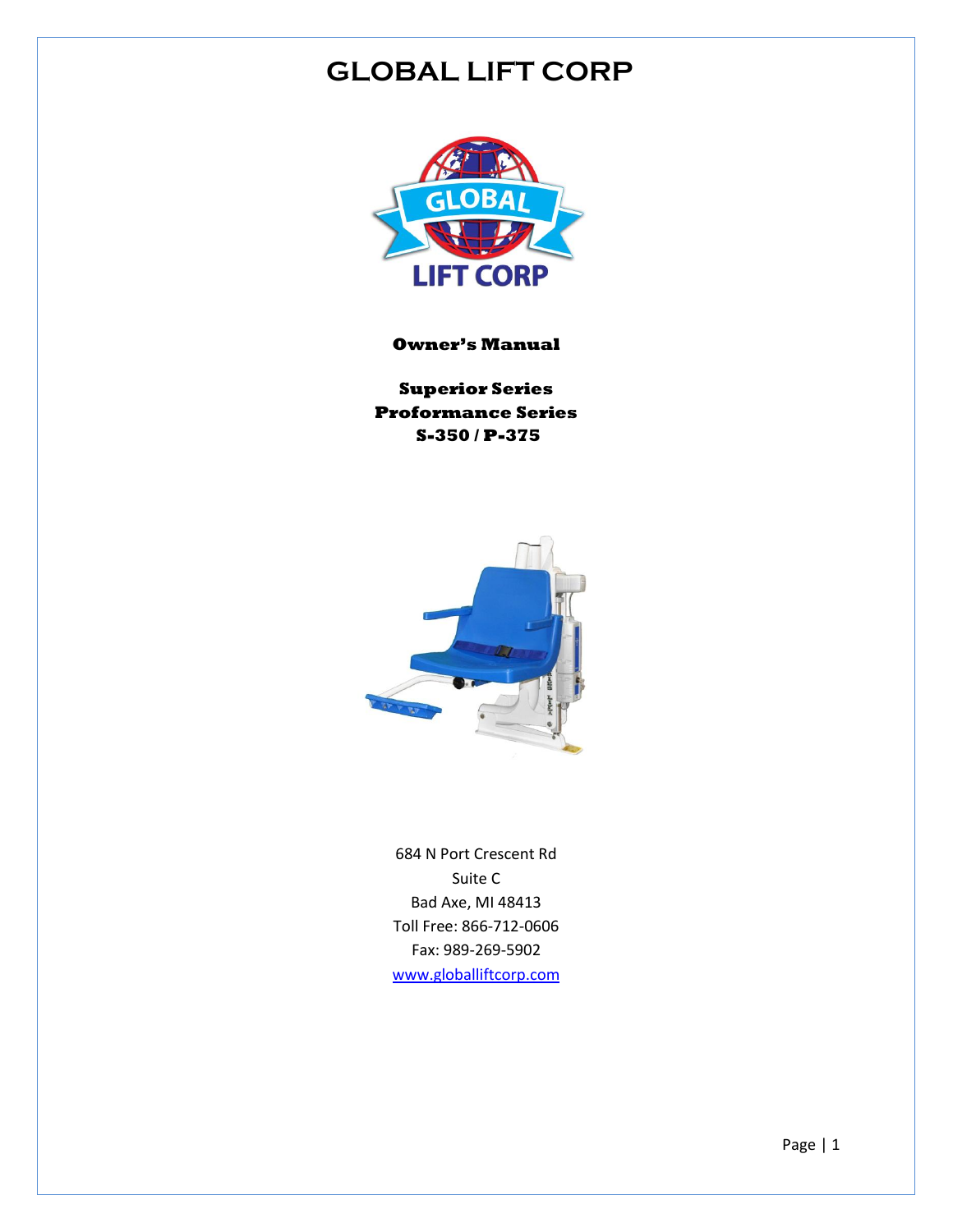

#### **SUPERIOR AND PROFORMANCE SERIES POOL LIFTS**

**S-350 / P-375**

**TABLE OF CONTENTS**

| <b>INTRODUCTION</b>                         | $PAGE - 3$       |
|---------------------------------------------|------------------|
| <b>ADA GUIDELINES FOR PLACEMENT</b>         | $PAGE - 4$       |
| <b>24 VOLT BATTERY SYSTEM/WITH CONTROLS</b> | $PAGE - 5$       |
| SUPERIOR SERIES OPERATING INSTRUCTIONS      | $PAGE - 6$       |
| <b>UNIT MAINTENANCE AND CARE</b>            | $PAGE - 7$       |
| <b>TROUBLESHOOTING</b>                      | $PAGE - 8$       |
| <b>WARRANTY INFORMATION</b>                 | $PAGE - 9/10/11$ |
| <b>WARRANTY REGISTRATION</b>                | <b>PAGE - 12</b> |
| <b>NEW CONSTRUCTION ANCHOR INSTALLATION</b> |                  |
| <b>RETRO FIT ANCHOR INSTALLATION</b>        |                  |
| <b>FIXED ANCHOR INSTALLATION</b>            |                  |
|                                             |                  |

**SEAT INSTALLATION INSTRUCTIONS**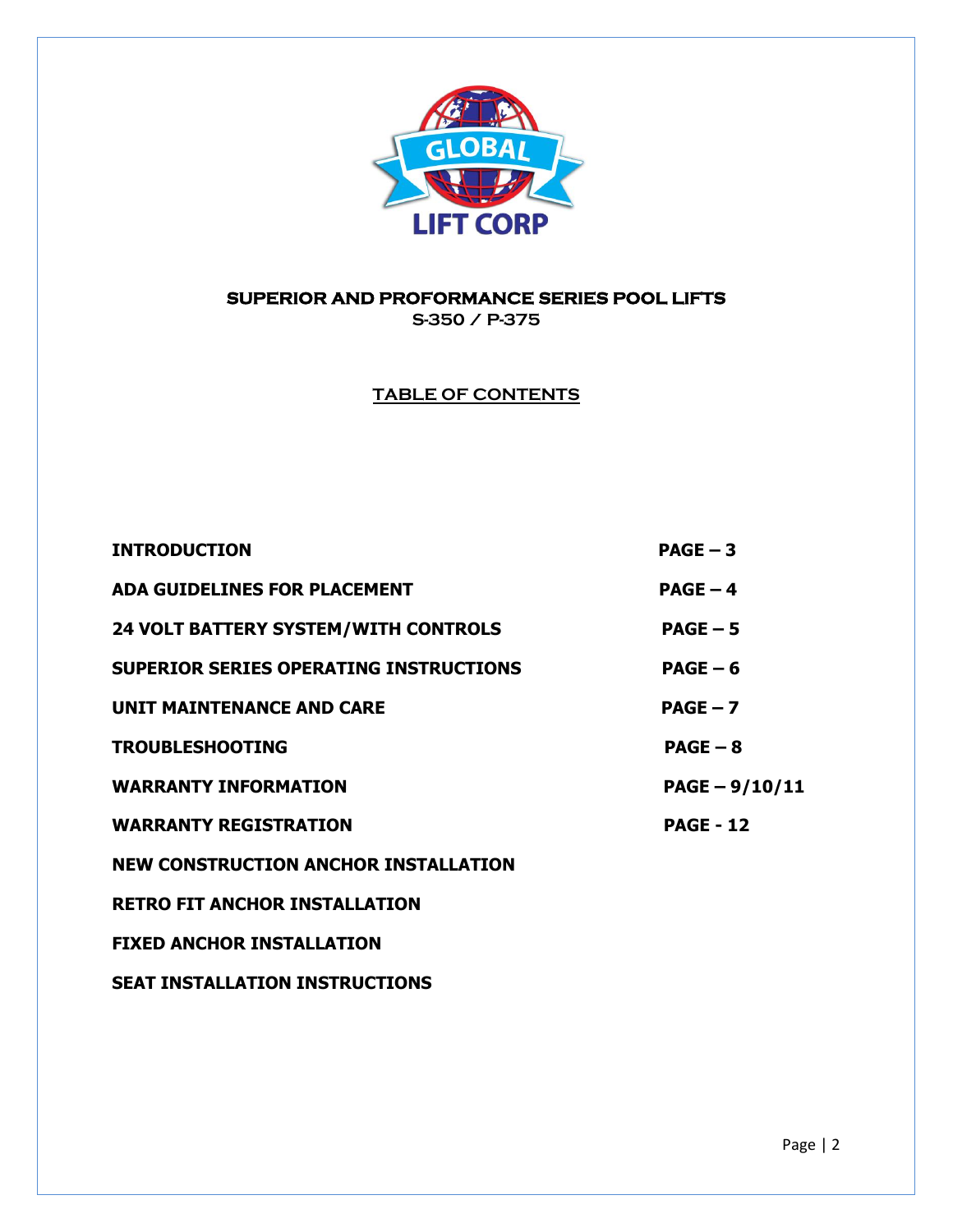

## **INTRODUCTION**

## **Your Number One Choice for Commercial Pool Access Equipment**

Global Lift Corp. is located in Mid Michigan, Global Lift Corp. prides itself in manufacturing top of line quality aquatic access equipment. Global Lift Corp.'s key staff has a century of combined industry experience and we take pride in each and every product that we build. Our Company is ISO Certified and our products are manufactured in the United States. Global Lift Corp uses only the finest materials and processes to provide our customers with the highest quality products while still maintaining a price competitive edge.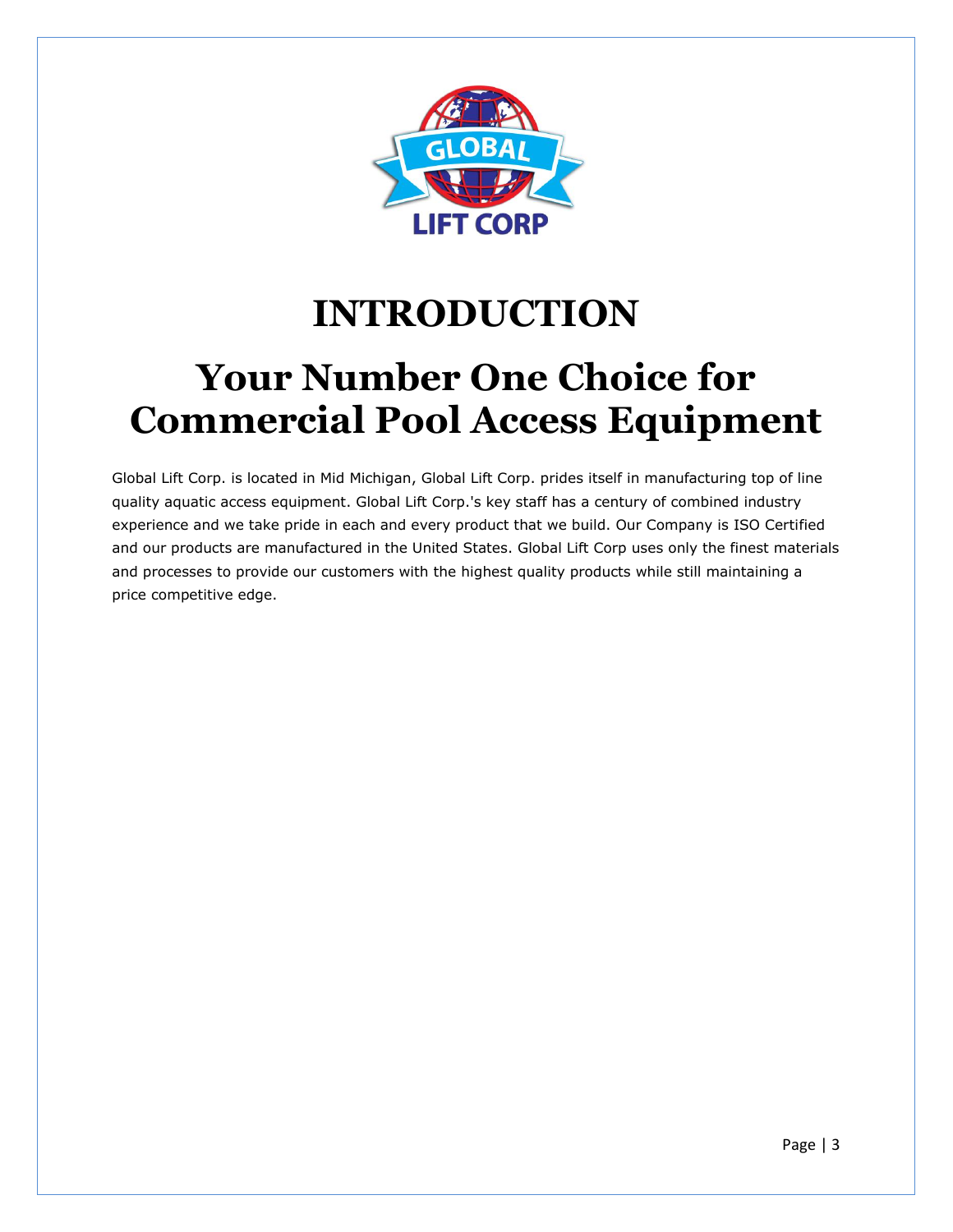#### **ADA GUIDELINES FOR POOL LIFT PLACEMENT**

- 1. Pool Lift Location. Pool lifts shall be located where the water level does not exceed 48 inches (1220 mm).
- 2. Seat Location. In the raised position, the centerline of the seat shall be located over the deck and 16 inches (405 mm) minimum from the edge of the pool. The deck surface between the centerline of the seat and the pool edge shall have a slope not steeper than 1:48.



3. Clear Deck Space. On the side of the seat opposite the water, a clear deck space shall be provided parallel with the seat. The space shall be 36 inches (915 mm) wide minimum and shall extend forward 48 inches (1220 mm) minimum from a line located 12 inches (305 mm) behind the rear edge of the seat. The clear deck space shall have a slope not steeper than 1:48.



4. Submerged Depth. The lift shall be designed so that the seat will submerge to a water depth of 18 inches (455 mm) minimum below the stationary water level. To make sure the lift has enough clearance the lift should be installed at a location with 48" of Water depth

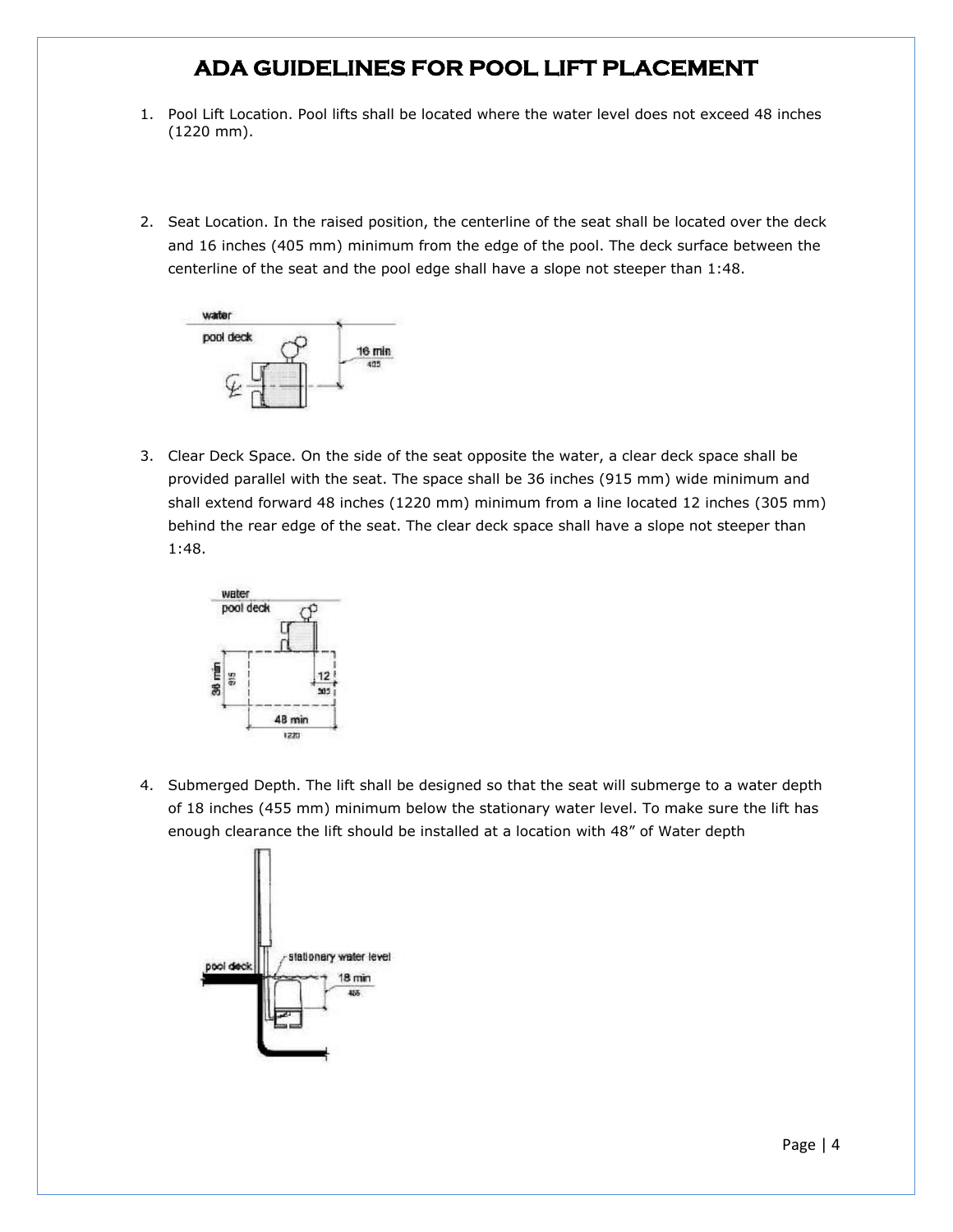### **24 VOLT BATTERY SYSTEMS WITH CONTROLS**

All of Global Lift Corp's Superior/Proformance Series Lifts are equipped with a sealed 24 volt battery that is rechargeable. Along with a charging unit, hand held controller and control compartment. The 24 volt battery mounts right above the control compartment and the battery simply snaps in. The battery should be charged for 5-8 hours prior to the  $1<sup>st</sup>$  use.

The unit is operated by the 2 button easy to use controls. Staff will use the provided key to unlock the lift. The lock feature is located on the hand controls or front of the control box. Insert the key provided and turn to unlock the unit for use. (Avoid turning the key farther than 45 degrees as it will damage the key) Once unlocked, the arrow pointing down will lower the lift when depressed, the arrow that points up will raise the unit when depressed. If you hear the low battery indicator tone "Do Not Use the Lift" remove the battery from the unit and recharge the battery.

When the unit is not in use, remove the battery and place it on the charger. The battery should never be left on the lift when not in use.

RECHARGING THE BATTERY:

Remove battery from the unit by unclipping from the control compartment. Place the battery in the charging unit. When the battery is charging the light will be illuminated, once fully charged the charge light will go off and then the battery is ready for use in your Superior/Proformance series pool lift.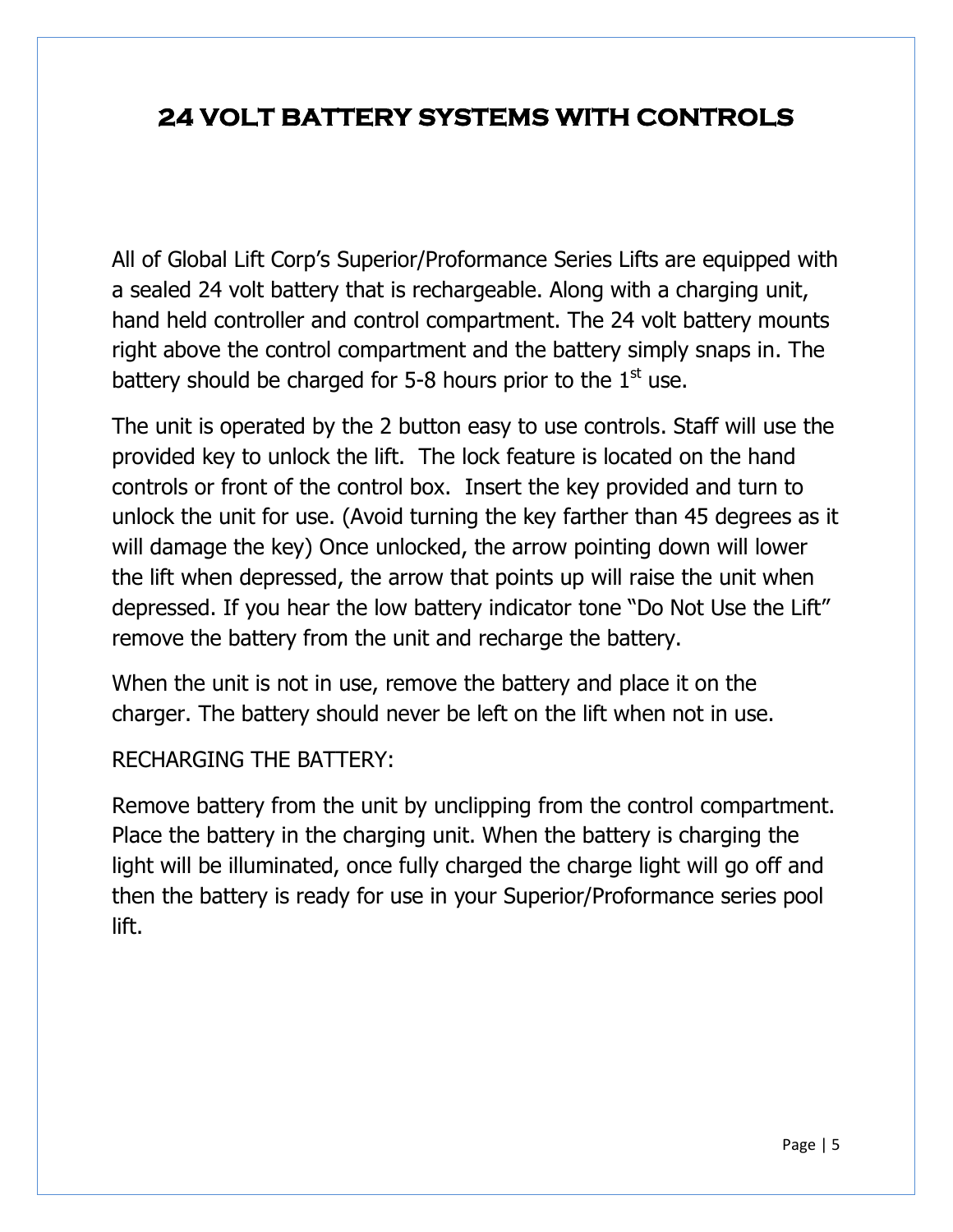

## **SUPERIOR / PROFORMANCE SERIES POOL LIFT OPERATING INSTRUCTIONS**

Prior to using the Superior/Proformance Series Pool Lift perform a test run of the lift empty. Once that is completed and the lift is back to original position, make sure that the arm lifts are in the up position and the seatbelt is unbuckled, once acknowledged you are ready!

Once you are in the seat, buckle the seatbelt (make sure it is snug) and lower the arm rails. Before you attempt to operate the lift, make sure the pathway is clear from any obstacles.

Once you have the 2 button easy controls in your hand, press the arrow that specifies down, keep in mind you don't have to go to the bottom of the cycle, you can stop the lift whenever you deem comfortable to exit the lift. However when exiting the pool while on the lift, you should complete the cycle back to the top to have a completely safe exit from the pool.

Once submerged into the pool, unbuckle the seatbelt and raise the armrest and slide off of the seat. Once you are done with your pool activity, make sure the seat is lowered sufficiently to allow you too easily slide back into the chair. Once you are seated, buckle the seatbelt and make sure that it is snug, lower the armrest.

Next, to raise the lift chair out of the pool, make sure you press the button/arrow that represents up on the control. Apply continuous pressure until the lift comes to a complete stop at the end of the complete up cycle on the deck. You now can unbuckle the seatbelt and raise the arm rest and exit the unit. Staff will turn the key on the hand control or front of the control panel to re-lock the lift when the pool is not in operation. In the unlikely event that the lift does not return from the water using the hand control, have an attendant press the emergency return button on the front of the control box or on the underside of the control box and the lift will return to pool side.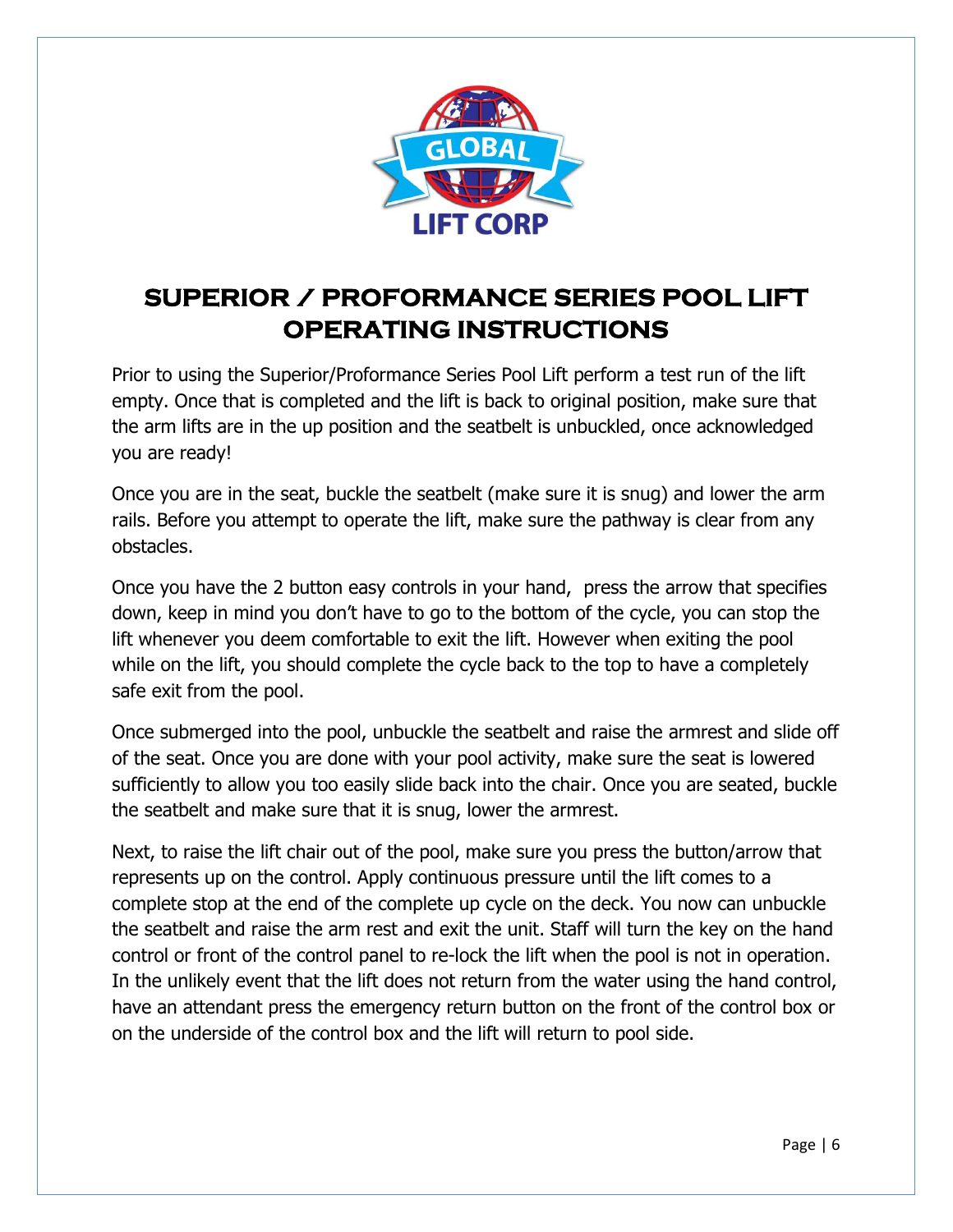

# **Maintenance**

Regular servicing will help prolong the life of your lift. Routine maintenance and cleaning is very important. The following is a routine maintenance you should follow.

#### **Daily**

- o Check and charge battery
- o Test for normal operations
- o Inspect your lift
- o Clean the lift and seat
- o Cover and store lift after use

#### **Weekly**

o Overview Daily Checklist

#### **Monthly**

- $\circ$  Inspects all connections, frame, seat etc,
- o Clean battery connections
- o Clean metallic surfaces with wax cleaner

The maintenance provision of the ADA states that "a public accommodation shall maintain in operable working condition those features of facilities and equipment that are required to be readily accessible to and usable by persons with disabilities"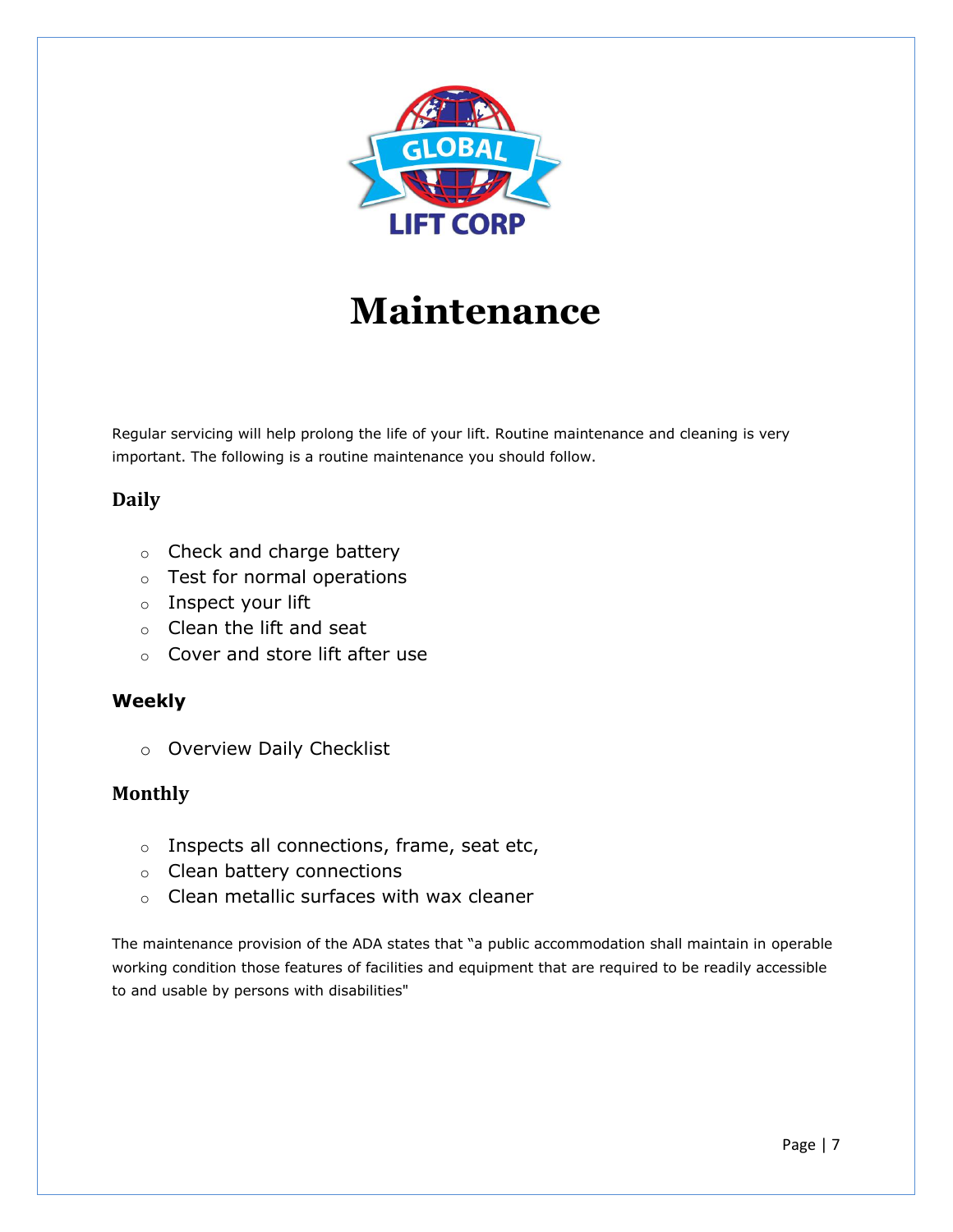

### **TROUBLESHOOTING GUIDE**

Before any troubleshooting commences make sure the battery has a full charge!

- (1) Does the lift raise or lower
	- NO
	- (a) Check the battery connection and reconnect
	- (b) Check hand controls, make sure they are connected properly
	- (c) Check for any lose wires on the control compartment
	- (d) Check the connection cable for damage
	- (e) Check to see that the lock on the hand control or front control box is in the unlocked position.
- (2) Did the lift stop moving over water and is stuck? Yes
	- (a) Have a person or attendant push the emergency return button.
	- (b) The button is located on the front of the main control box or on the underside of control box. The emergency button overrides the hand controls in case they have failed.
	- (c) If the above does not work then recheck the battery, battery connection or the controls are not connected properly.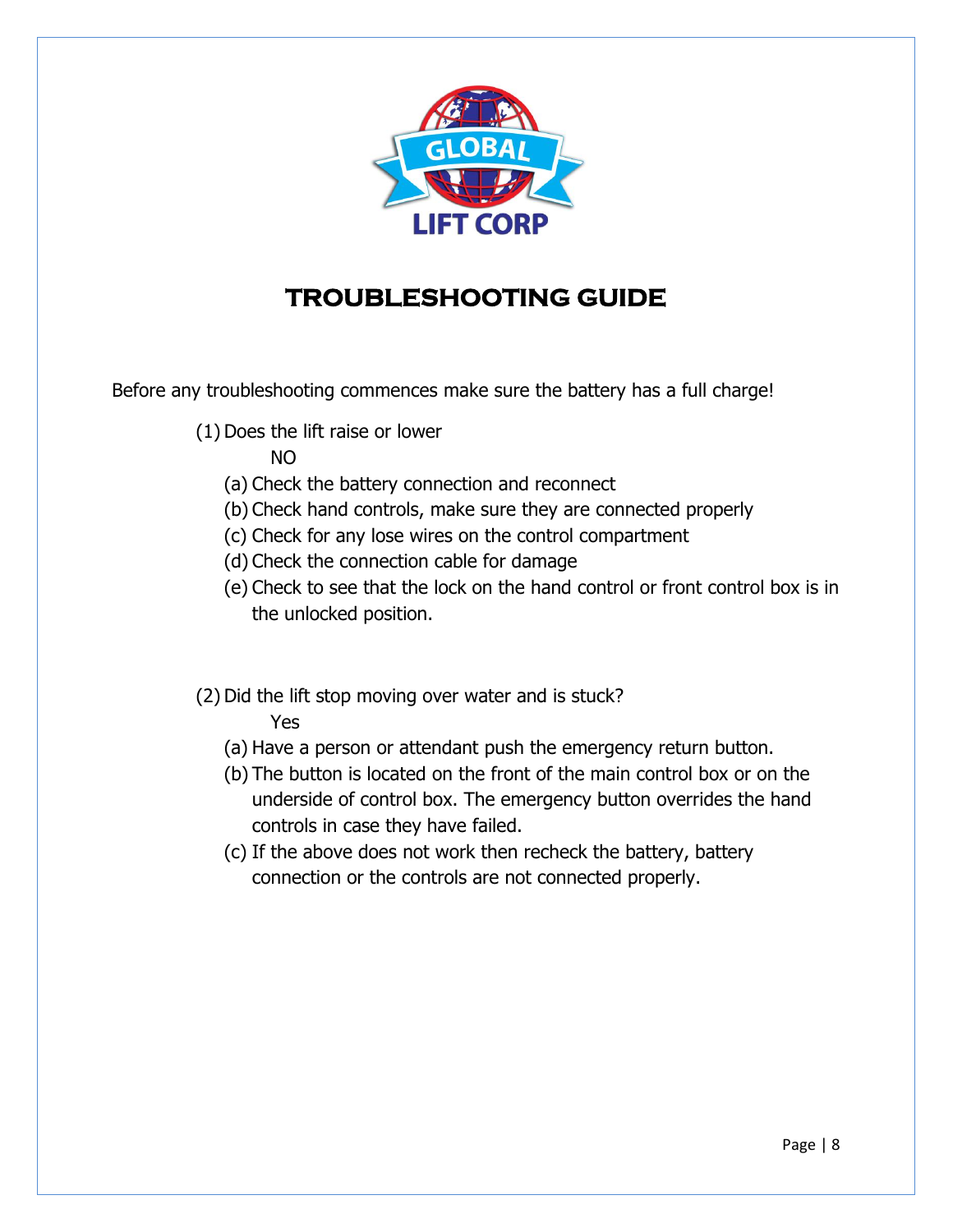

# Global Lift Corp Warranty Information

The **Commercial**, **Proformance**, and **Rotational** series lifts have a **Lifetime Limited Warranty** on the metal components of the frame, not including the powder coating process. The **Superior** series lift has a 5 year structural limited warranty. Global Lift Corp warrants to the original retail end user only products manufactured by Global Lift Corp, when properly installed in accordance to the assembly and installation instructions, and when the equipment is properly *used and maintained, be free from material defects and workmanship as stated below:*

- Warranty starts from date of original purchase
- Metal structure (not including powder coat) Lifetime Limited **(Commercial/Proformance/Rotational Series)**
- Metal structure (not including powder coat) 5 year limited structural warranty **(Superior Series)**
- Actuator and controls 2 years from date of purchase then 2 years prorated
- Actuator and controls 3 years 50% coverage (Customer is responsible for 50% of replacement cost
- Actuator and controls 4 years 30% coverage (Customer is responsible for 70% of replacement cost
- $\blacksquare$  Battery 1 year from date of purchase

*This warranty does not cover damages to ANY of our lifts due to accident, abuse, negligence, misuse, damage by improper use of chemicals, fading, ice damage, fire, rust beyond structural damage( does not cover cosmetic rust), exceeding the weight capacity for model purchased, failure to install or to assemble the product in accordance with the installation and assembly instructions, normal wear and tear from day to day use, not maintained properly, if unit is altered or repaired without written approval of Global Lift Corp – All Warranties are Void.*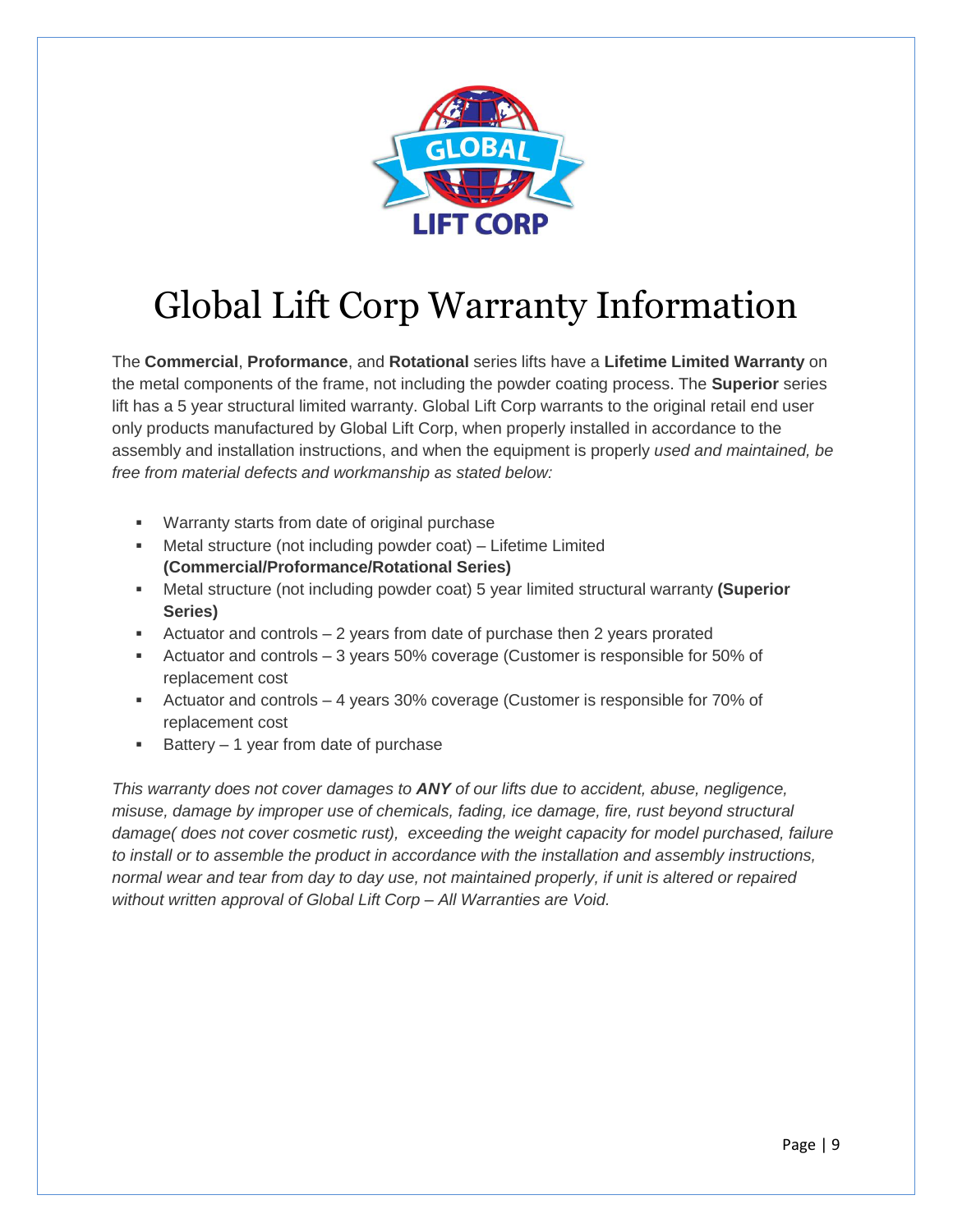To commence the warranty claim process of a Global Lift Corp product, in writing provide place of purchase along with the product name and description, date of installation and a detailed description of the defect, along with a photo of the entire product and claimed defect. Prior to a 30 day period after receiving the written warranty claim by Global Lift Corp and barring any unforeseen delays the claimant will be notified of Global Lift Corp's decision regarding the claim.

If the request made by Global Lift Corp for the product to be returned to its factory or distributor of choice for inspection and/or repair, purchaser will be liable for "Freight Prepaid". Global Lift Corp at its option will replace or repair the defective item and deliver the repaired product or replacement to the buyer of the product, freight prepaid by the purchaser to the destination on file in regards to the original order. Parts and Products returned for replacement to Global Lift Corp shall remain the property of Global Lift Corp under this limited warranty.

A new warranty period shall not be established for any repaired or replaced products. Replaced or repaired products will remain under warranty only for the remainder of the original warranty period for the original product purchased. No person or organization is authorized to make any other specific or implied warranties on behalf of Global Lift Corp.

THE WARRANTIES ARE IN LIEU OF ALL OTHER WARRANTIES, EXPRESSED OR IMPLIED, WHICH ARE HEREBY DISCLAIMED AND EXCLUDED, INCLUDING WITHOUT LIMITATION ANY WARRANTY OF MERCHANTABILITY OR FITNESS FOR A PARTICULAR PURPOSE OR USE.

IN NO EVENT SHALL GLOBAL LIFT CORP BE LIABLE FOR ANY INCIDENTAL, CONSEQUENCIAL, INDIRECT, SPECIAL EXEMPLARY OR PUNITIVE DAMAGES OR LOST PROFITS FROM ANY BREACH OF THIS LIMITED WARRANTY.THE SOLE AND EXCLUSIVE REMEDY OF THIS WARRANTY IN REGARDS TO GLOBAL LIFT CORP'S PRODUCT SHALL BE LIMITED TO REPLACEMENT OR REPAIR AT A GLOBAL LIFT CORP'S FACILITY OR A DULY APPOINTED DISTRIBUTOR'S LOCATION OR AT A GLOBAL LIFT CORP'S DESIGNATED LOCATION. IN NO EVENT SHALL GLOBAL LIFT CORP LIABILITY EXCEED THE ENTIRE AMOUNT PAID TO GLOBAL LIFT CORP BY THE ORIGINAL PURCHASER IN REGARDS TO THE DEFECTIVE OR FAILED PRODUCT.

NO REPRESENTATIVE OF GLOBAL LIFT CORP SUCH AS AGENTS, DISTRIBUTORS AND DEALERS HAS THE AUTHORITY TO ALTER IN ANY FASHION THE TERMS OF THIS WARRANTY AND GLOBAL LIFT CORP IS "NOT" RESPONSIBLE FOR REPRESENTATION, UNDERTAKING OR WARRANTY MADE BY ANY OTHER PERSON BEYOND THE WARRANTIES EXPRESSED SET FORTH IN THIS WARRANTY.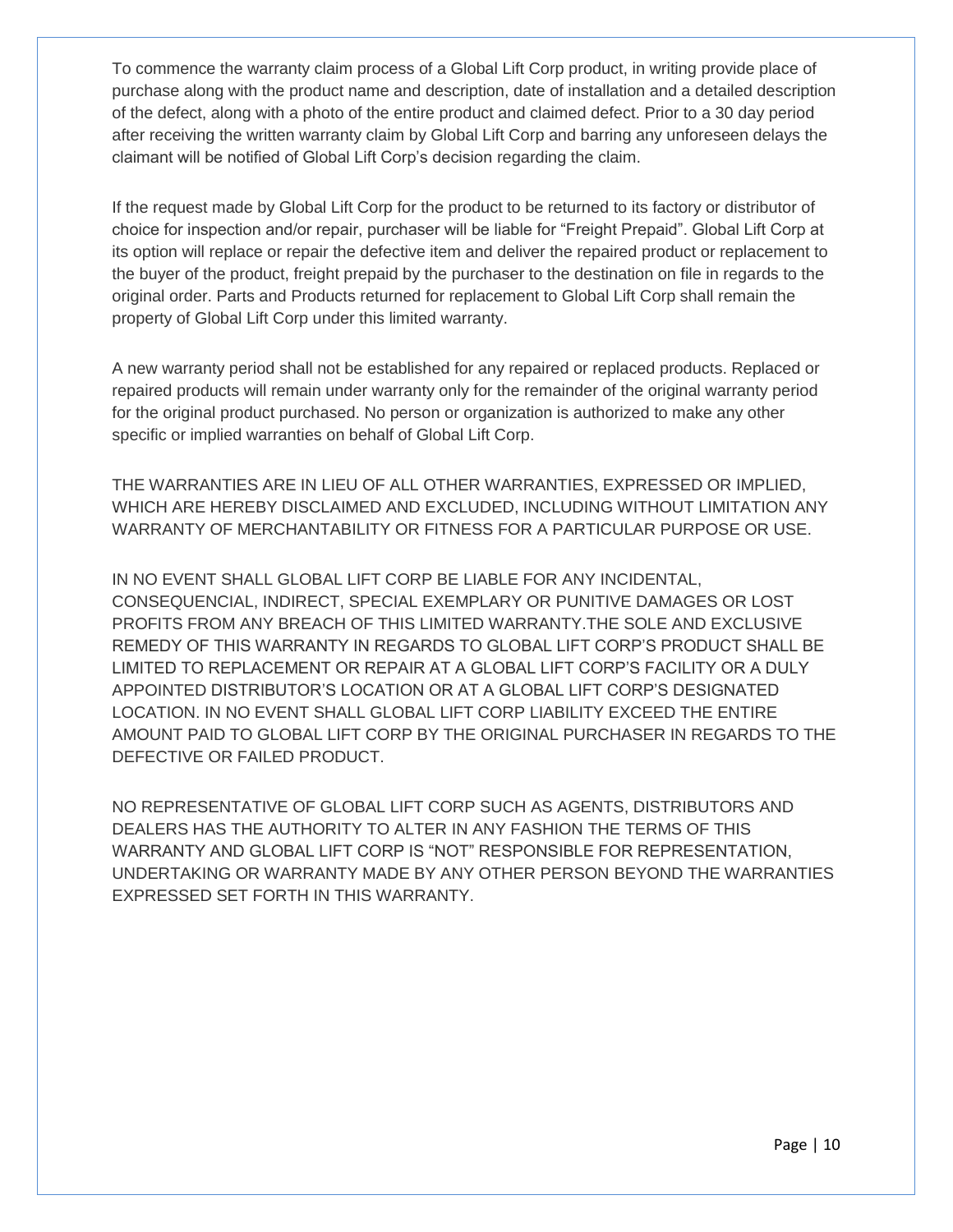### **Warranty Procedure**

**Warranty Claims** shall be submitted to Global Lift Corporation by the distributor which originated the sale with Global Lift Corporation.

All RGA (Return Goods Authorization) documents shall be requested by and issued only to the distributor which originated the sale.

Global Lift Corporation shall determine warranty coverage validation and replacement parts or repair shall be directed to the distributor which originated the sale or an authorized service center.

Warranty claims received from end users by Global Lift Corporation shall be re-directed to the distributor which originated the sale with Global Lift Corporation.